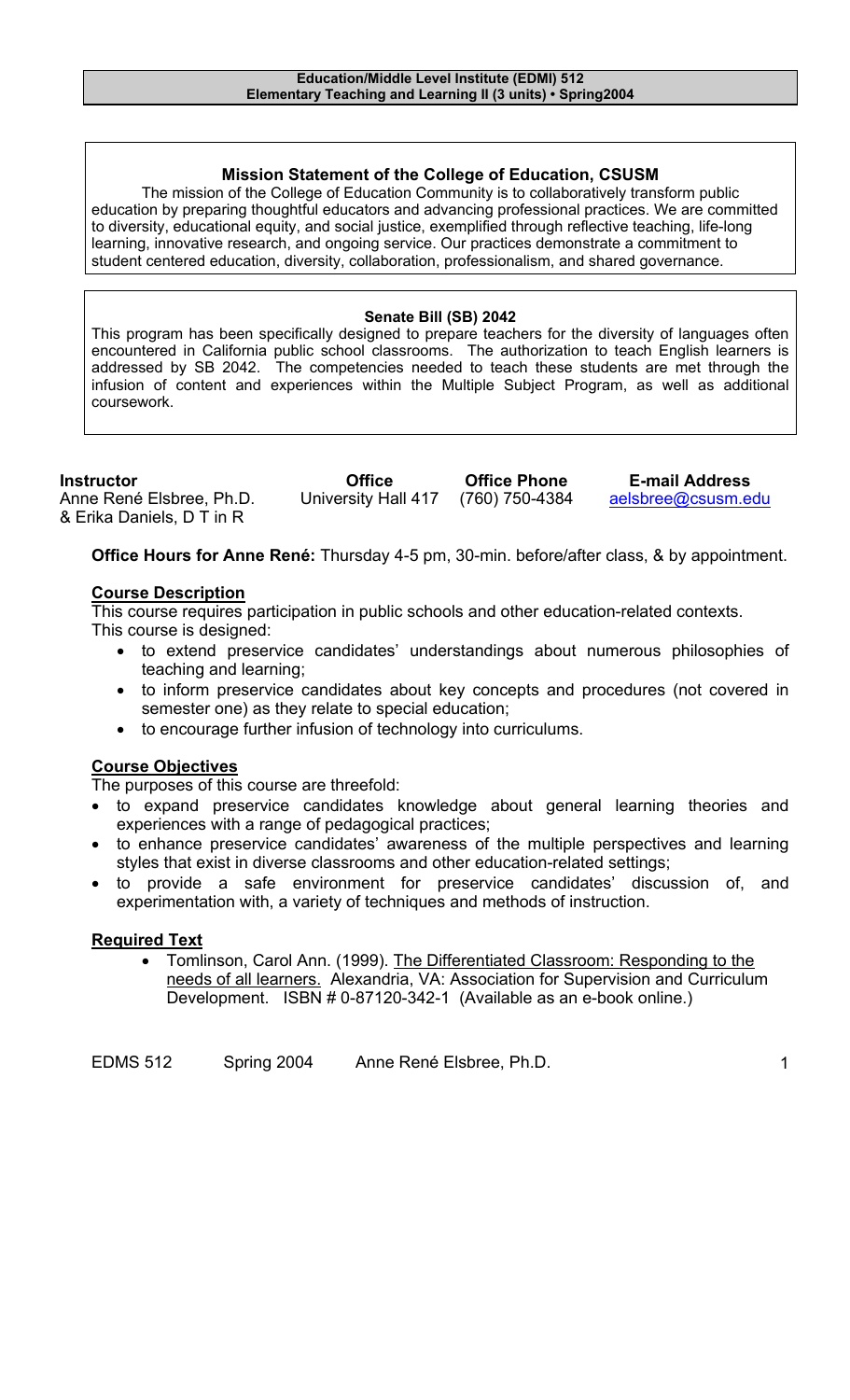- Pierangelo, Roger, & mGiuliani, George A. (2001). What Every Teacher Should Know about Students with Special Needs: Promoting Success in the classroom. Champaign, IL: Research press. (You must buy this one. Around \$20)
- Choate, J. S. (2000) Successful inclusive teaching  $(3<sup>rd</sup>$  ed.) Needham, MA: Allyn & Bacon. (Already purchased from last semester.)
- Electronic Reserve Materials from Kellogg Library (password: knowledge)

## **Accommodation for Disabilities**

Please discuss your needs with the instructor within the first week of the semester & contact Disabled Student Services, 5025A Craven Hall, (760) 750-4905 or (760) 750-4909 (TDD).

## **Plagiarism**

All work submitted for this course should reflect students' efforts. When relying on supporting documents authored by others, cite them clearly and completely. Failure to do so may result in failure of the course.

## **Readings**

Reading requirements are critical to productive class discussion and assignments and will need your time and attention.

The dates the readings and homework assignments are listed on the calendar indicate the date the readings and homework assignments are due.

#### **Course Load**

In all credential course work, it is expected that for every one hour of contact time, you will complete approximately one hour of work outside of class. Please plan accordingly.

#### **Grading Policy**

All students will come prepared to class; readings and homework assignments are listed on the dates on which they are due.

All required work is expected to be on time. One grade level will be deducted for each class meeting for which it is late (e.g., an "A" assignment that is submitted one class session late will be marked down to an "B"). Unless prior instructor approval is secured, assignments will not be accepted three class sessions after which they are due. Life and death situations will be handled on a case-by-case basis, as determined by the instructors.

It is expected that students will proofread and edit their assignments prior to submission. Students will ensure that the text is error-free (grammar, spelling), and ideas are logically and concisely presented. Refer to American Psychological Association (APA) manual, 5<sup>th</sup> edition, for guidance. Neglecting to do the above will impact the instructors' abilities to read and understand the text; the assignment's grade will be negatively affected as a result of this oversight.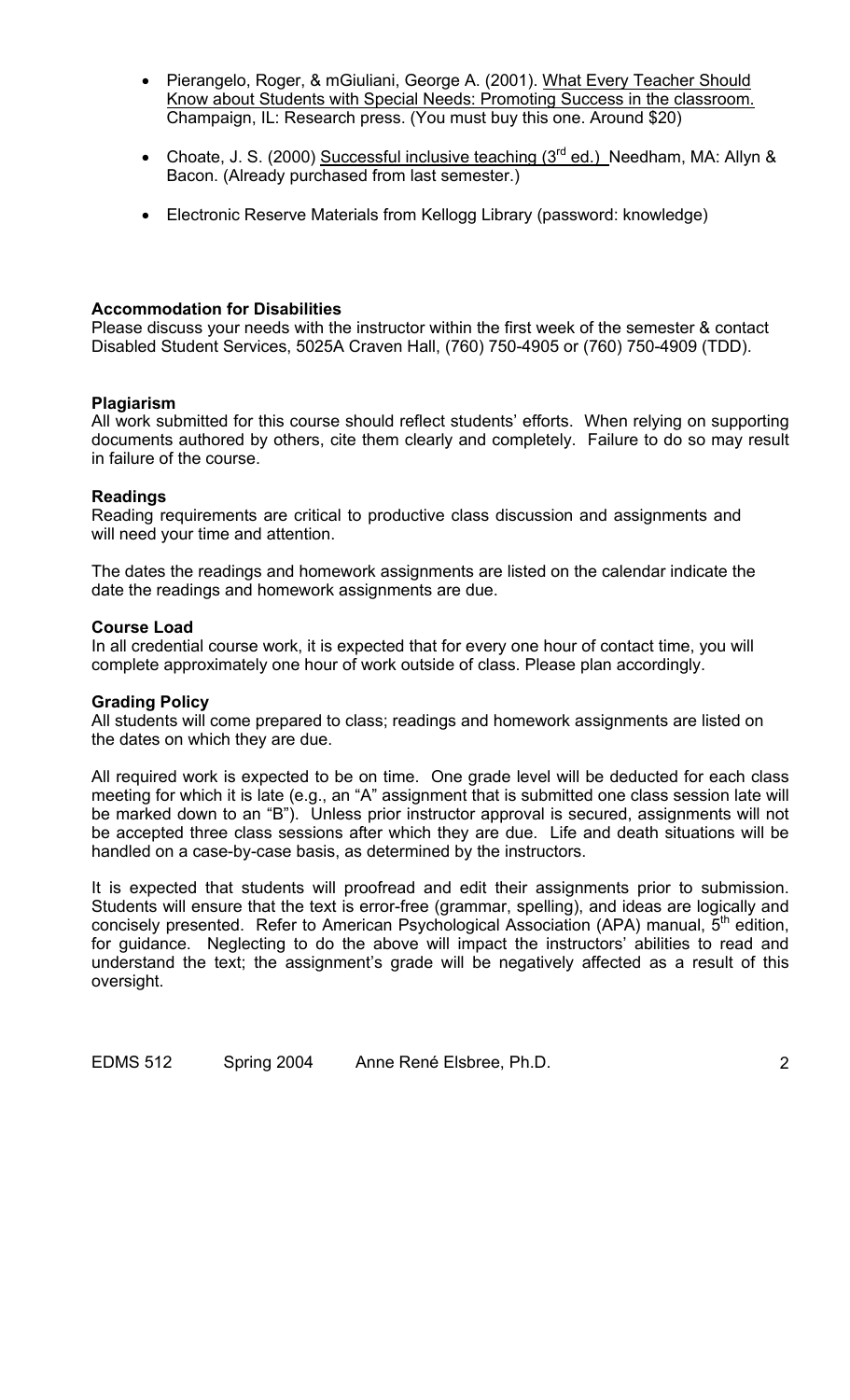Grading will also include a component of "professional demeanor." Students will conduct themselves in ways that are generally expected of those who are entering the education profession. This includes but is not limited to the following:

- On-time arrival to all class sessions;
- Advance preparation of readings and timely submission of assignments;
- Respectful participation in all settings (e.g., whole group, small group, in/outside of class);
- Carefully considered, culturally aware approaches to solution-finding.

## **Please note assignments are due whether or not you are present in class that day.**

#### **Different types of rubrics have been provided assignments**

**While this syllabus is carefully planned, it may be modified at any time in response to the needs and interests of the class.** 

**Our first day of class we will make class decisions concerning assignments, assignment assessments, and assignment due dates.**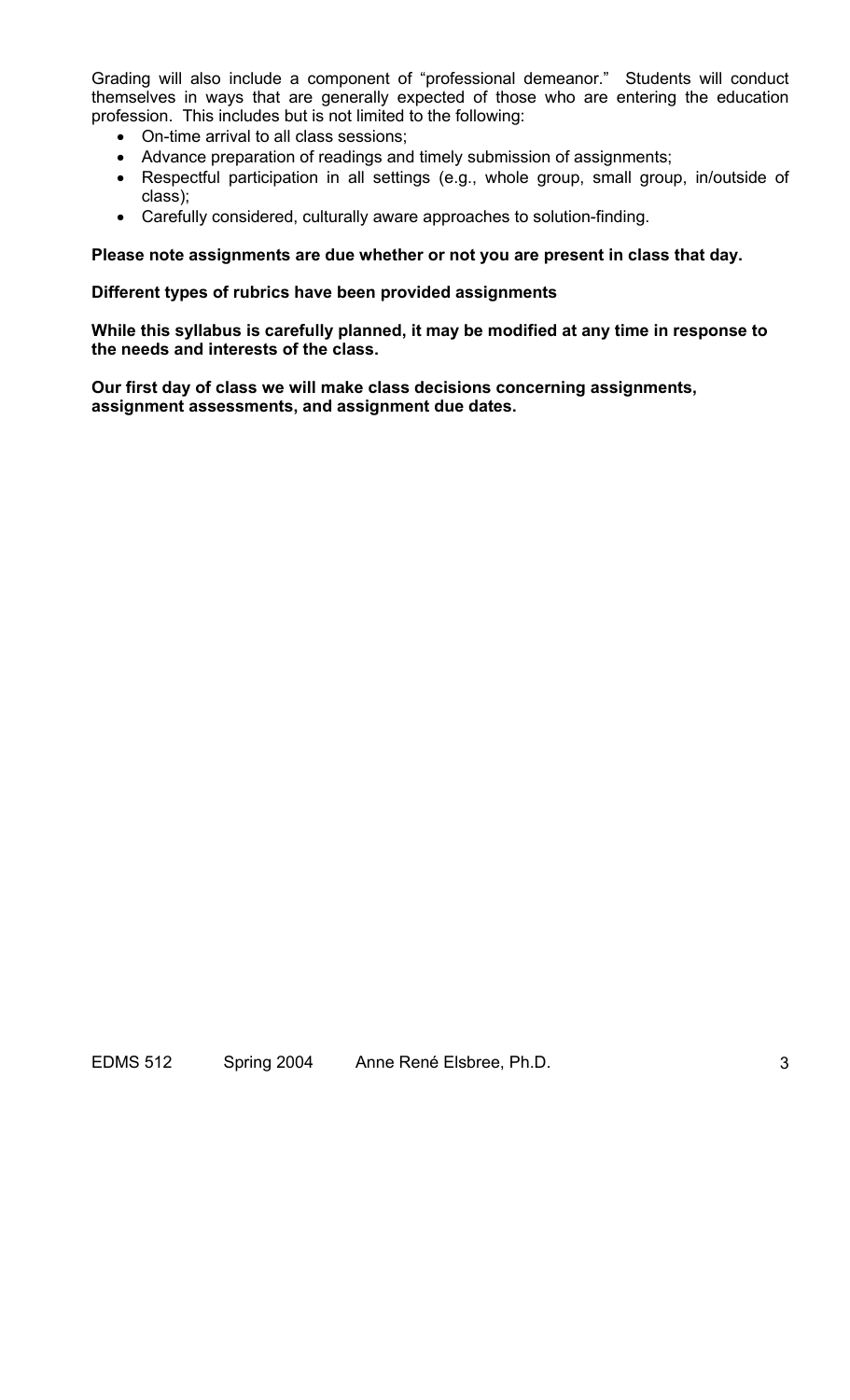#### **College of Education Attendance Policy**

Due to the interactive nature of courses in the COE, and the value placed on the contributions of every student, students are expected to prepare for, attend, and participate in all classes. For extenuating circumstances contact the instructors **before** class is missed, and make arrangements to make up what was missed. At minimum, a student must attend more than 80% of class time, or s/he may not receive a passing grade for the course. If a student misses two class sessions or is late (or leaves early) for more than three sessions, the highest possible grade earned will be a "C". **Notification of absences does not allow students to assume they are automatically excused from class or making up missed class.** 

| student's name printed                                       |                              |                                                      | <b>Spring placement</b>      |      |
|--------------------------------------------------------------|------------------------------|------------------------------------------------------|------------------------------|------|
| signature                                                    |                              | date                                                 |                              |      |
| home telephone                                               |                              | cell phone                                           | email                        |      |
|                                                              |                              | Attendance/participation/quiz & homework grade (14%) |                              |      |
| $1/21$ pm                                                    |                              |                                                      | Total Points _________ / 28% |      |
|                                                              | $1/30$ am _______            | $2/20$ am ________                                   | (1 free absence or 2% bonus  |      |
|                                                              | $1/30$ pm ________           | $2/25$ pm ______                                     | for perfect attendance)      |      |
| 1/26 am ______                                               | $2/2$ am _______             | $2/27$ am                                            |                              |      |
| $1/26$ pm $\_\_\_\_\_\_\_\_\_\_\_\_\_\_\_\_\_\_\_\_\_\_\_\_$ | $2/2$ pm ______ 3/2 am _____ |                                                      |                              |      |
| <b>Professional Demeanor</b>                                 |                              |                                                      |                              | 10 % |
| <b>Group Assignments (15 %)</b>                              |                              | <b>Percentage</b>                                    | <b>Due Dates</b>             |      |
| <b>Curriculum Year</b>                                       | (in class)                   | $/5\%$                                               | 1/23                         |      |
| <b>SST Simulations</b>                                       | (in class)                   | $\frac{1}{5\%}$                                      | 2/9                          |      |
| IEP Preparation (in class)                                   |                              | $/5\%$                                               | 2/20                         |      |

| Individual Assignments (33 %) |             | <b>Percentage</b>        | <b>Due Dates</b> |  |
|-------------------------------|-------------|--------------------------|------------------|--|
| <b>EDMS 512</b>               | Spring 2004 | Anne René Elsbree, Ph.D. |                  |  |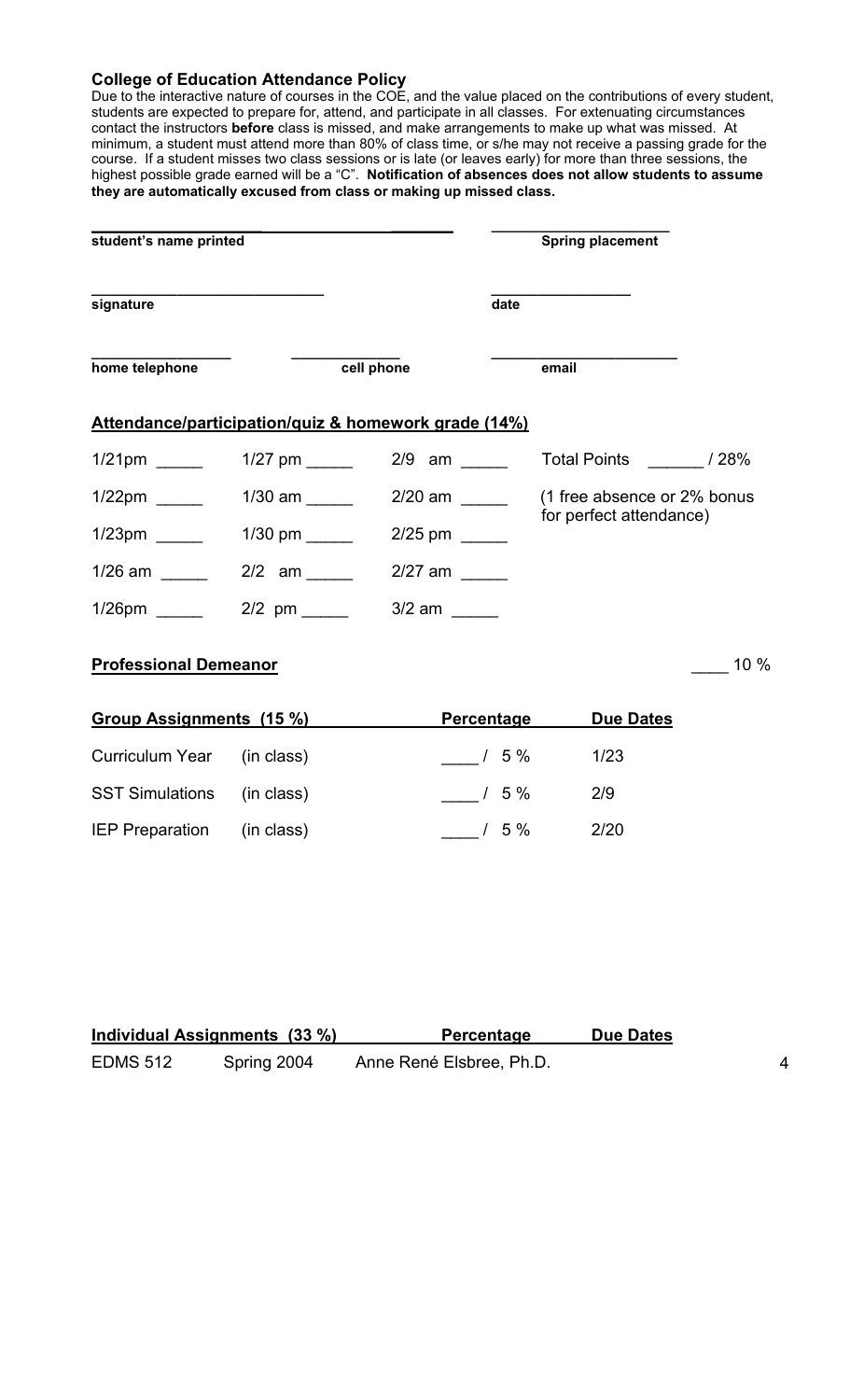| Course Grading & Evaluation (no plus or minus grades)<br>90-100 pts = A $80-89$ pts = B $70-79$ pts = C $0-69$ pts = No Credit |                                             |             |
|--------------------------------------------------------------------------------------------------------------------------------|---------------------------------------------|-------------|
| <b>Total</b>                                                                                                                   | $\frac{1}{2}$ / 100 % = $\frac{1}{2}$ Grade |             |
| <b>Relevant Learner Profile</b>                                                                                                | 15%                                         | 3/8         |
| Letter to Parent                                                                                                               | $10\%$                                      | 3/2         |
| Final                                                                                                                          | 12%                                         | 2/25        |
| Disability Matrix                                                                                                              | 110%                                        | 2/2 & 2/9   |
| Lesson Plan                                                                                                                    | 110%                                        | 2/2 & 2/9   |
| <b>Philosophy Statement</b>                                                                                                    | $110\%$                                     | 1/26 & 1/27 |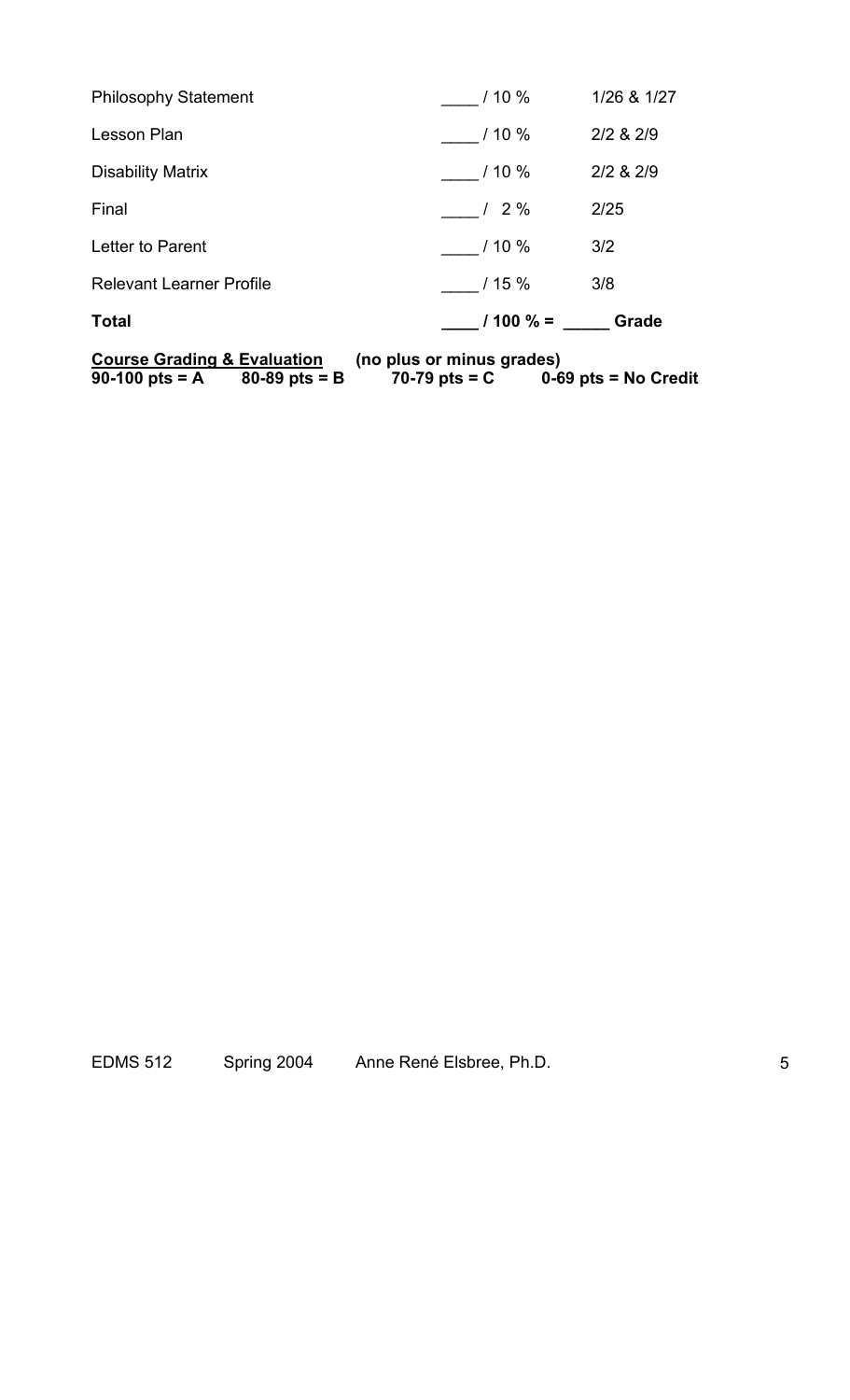| <b>Date</b>        | <b>Class Topics</b>            | <b>Readings &amp; Assignments Due</b>                                                |
|--------------------|--------------------------------|--------------------------------------------------------------------------------------|
|                    | Introductions,                 | <b>Read In Class:</b>                                                                |
| 1/21               | Email List,                    | 1. Syllabus                                                                          |
| pm                 | Educational Philosophy,        | 2. Educational Philosophies                                                          |
|                    | &                              |                                                                                      |
| Anne               | Snack Sign Up                  | Do by 1st class: Bring Texts to Class                                                |
| René               |                                | Set Up Email List with Anne René                                                     |
| $1/22$ pm<br>Erika | Kid-watching                   | <b>Read: TBA</b>                                                                     |
| 1/23               |                                |                                                                                      |
| am                 | <b>Curriculum Planning</b>     | Read: Sleeter & Stillman (2003)<br>Visit: http://www.cde.ca.gov/standards/index.html |
| Anne               | for a Year                     | Due: Bring standards, curriculum framework, and curriculum                           |
| René               |                                | materials (text books & other resources) for your subject area.                      |
|                    |                                | Read:                                                                                |
|                    |                                | Philosophy Survey (email)<br>1.                                                      |
|                    | <b>Educational Philosophy</b>  | Philosophy Paper (email)<br>2.                                                       |
| 1/26               | &                              | 3. Management Readings (e-reserves)                                                  |
| am &               | Identity and its effect        | 4. Parker Palmer (1997). Courage to Teach: Exploring the inner                       |
| pm                 | on pedagogy                    | landscape of a teacher's life, p. 9-33. (email)                                      |
| Anne               |                                | 5. Peggy McIntosh, White Privilege (email)                                           |
| René               | (Observe in Classroom)         | Due: Identify educational philosophy and                                             |
|                    |                                | management approach that represents you.                                             |
|                    |                                | Write your privilege list                                                            |
|                    |                                | <b>Bring Philosophy Paper Draft</b><br><b>Have Read:</b>                             |
| 1/27               |                                | 1. Pierangewlo & Giuliani (2001) (e-reserves)                                        |
| pm                 | <b>Universal Access</b>        | 2. Thomlinson, Carol Ann. (2001) (e-reserves)                                        |
| Anne               | <b>Begin Disability Matrix</b> | How to Differentiate Instruction                                                     |
| René               |                                | <b>Due: Differentiation Quiz</b>                                                     |
|                    |                                | Philosophy Statement/Letter of Application                                           |
| 1/30               |                                |                                                                                      |
| am &               | Peer Coaching                  | Read: TBA                                                                            |
| pm                 |                                |                                                                                      |
| Erika              |                                |                                                                                      |
| 2/2<br>am &        |                                | <b>Have Read:</b><br>1. Pierangewlo & Giuliani (2001) (e-reserves)                   |
| pm                 | Differentiated<br>Classrooms   | 2. Thomlinson, Carol Ann. (2001) (e-reserves)                                        |
| Anne               |                                | How to Differentiate Instruction                                                     |
| René               | (Observe in Classroom)         | <b>Due: Disability Matrix Draft</b>                                                  |
| 2/9                |                                | Read: Student Study Team Lecturette (email)                                          |
| am                 | <b>Student Study Team</b>      | Due: Lesson Plan                                                                     |
| Anne               | (SST)                          | <b>Disability Matrix</b>                                                             |
| René               | Simulation                     | Bart Simpson Info Sheet for SST                                                      |
| 2/20               |                                |                                                                                      |
| am                 | Individual Education           | <b>Read: IEP Lecturette (email)</b>                                                  |
| Anne               | Plan (IEP) Meeting             | <b>IDEA Survival guide via NEA website</b>                                           |
| René               | Preparation                    | Due: IEP Info                                                                        |
| $2/25$ pm          | Final                          | <b>No Readings</b>                                                                   |
| Anne               | <b>Class Potluck</b>           | Due: Final                                                                           |
| René               | <b>Course Feedback</b>         | Potluck Food to share with class.                                                    |
| $2/27$ pm          | <b>Standardized Testing</b>    | Read: www.cde.cd.gov/statetests                                                      |
| Erika              |                                | www.cde.cd.gov/api                                                                   |
|                    |                                |                                                                                      |
|                    |                                |                                                                                      |
| <b>EDMS 512</b>    | Spring 2004                    | Anne René Elsbree, Ph.D.<br>6                                                        |
|                    |                                |                                                                                      |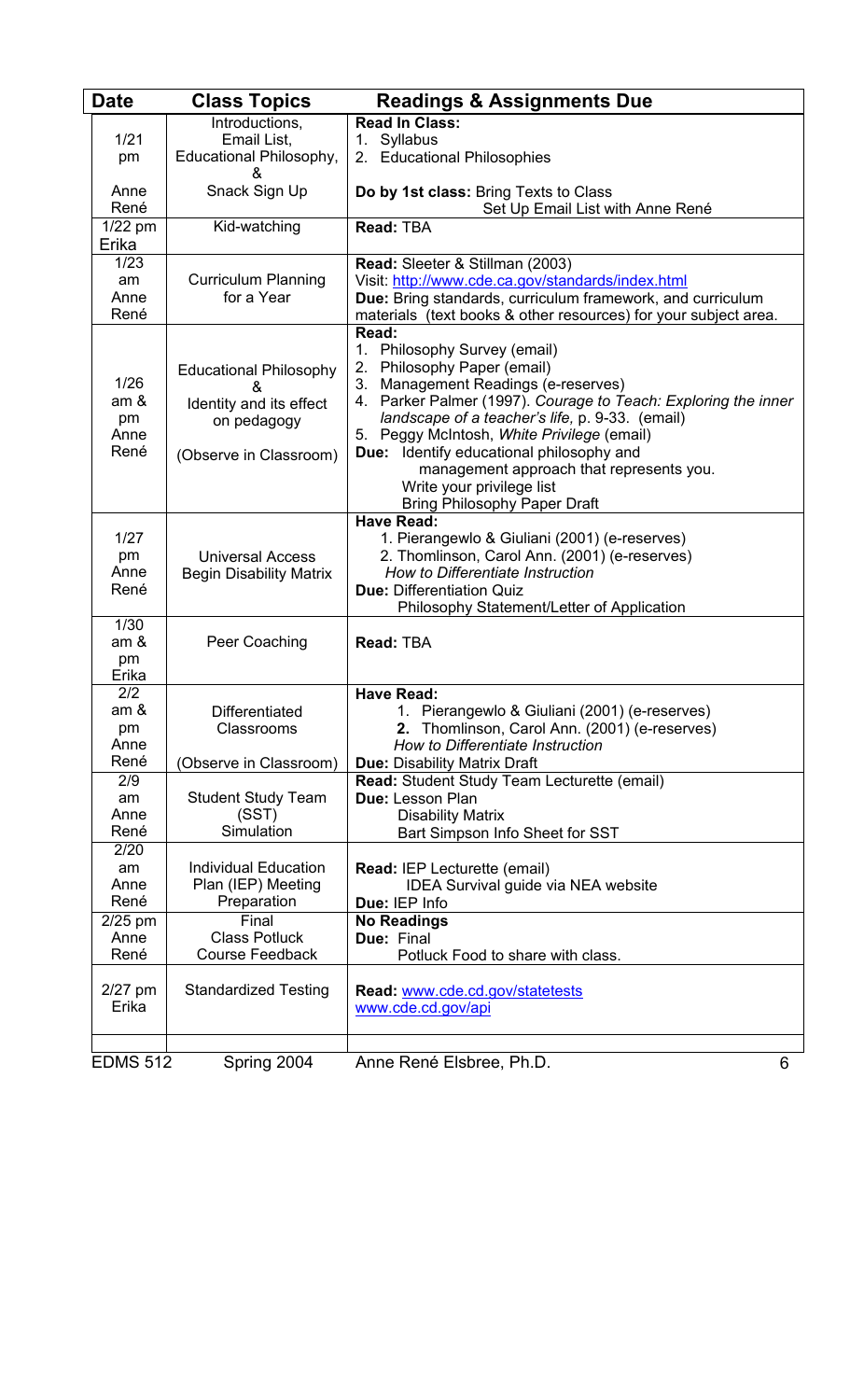|       | 3/2 am   "I won't learn from you."   Read: www.education-world.com/a curr/curr/97.shtml |
|-------|-----------------------------------------------------------------------------------------|
| Erika |                                                                                         |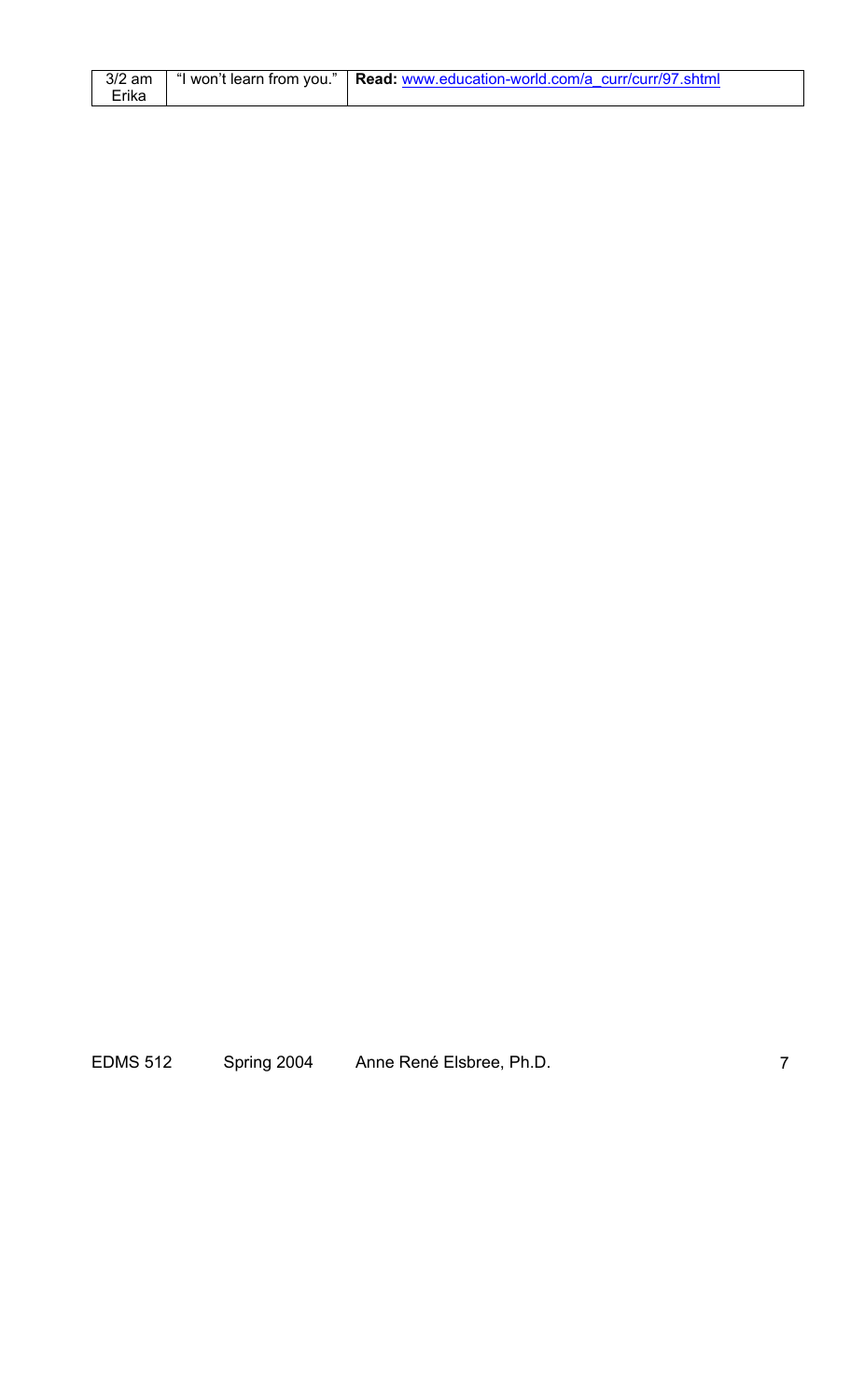#### Grading Guideline for Philosophy Statement/Letter of Application (10 points)

#### **Introduction & Conclusion 2 points**

Tell the reader what you will be addressing in this letter. Make sure you identify what educational philosophy, management approach, and instructional strategies frame your teaching practice.

Contextually describe the student populations you are prepared to teach (culture, language, gender, ability, and social economic status). You can refer to district, school and classroom experiences.

How do your philosophy, management, and instructional approach create a democratic and socially just classroom?

Why are you a strong candidate for this position?

Why are you interested in this job?

#### **Your educational philosophy 1 points**

Identify you educational philosophy and describe what you believe about students as learners, the learning process, and how to meet student needs

#### **Your management approach 1 and 1 points 1 and 1 points 1 and 1 points 1 and 1 points 1 and 1 points 1 and 1 points 1 and 1 points 1 and 1 and 1 and 1 and 1 and 1 and 1 and 1 and 1 and 1 and 1 and 1 and 1 and 1 and 1 and 1**

Describe how you will create a supportive learning environment for this diverse population of students to promote educational equity and positive intercultural relationships within the classroom and specify why these practices contribute to the creation of a democratic classroom.

Describe your primary methods, approaches, and strategies and how you organize instruction to promote educational equity and positive intercultural relationships within the classroom and specify why these practices contribute to the creation of a democratic classroom. (Charles, 2000)

#### **Your instructional approach 1 and 2 points 1 points 1 points**

Describe the first and second language and special education challenges you anticipate the students in this class will face. In your response, reference theories of first and second language, inclusion strategies, and literacy development.

#### **Your personal identity 3 points 3 points**

How do your own personal values and biases affect the teaching and learning of students? How does your identity and experiences influence your responses for numbers

- 1. your educational philosophy
- 2. your management approach
- 3. your instructional approach, including differentiation for students with special needs and English Language Learners

#### **Citations from at least two sources 2 point**

Honor work of others within paragraph writing:

One of the most valuable components I try to implement from Alfie Kohn's *Beyond Discipline*  (1996) is his belief that individuals misbehave when their basic needs have not been met.

If you use a quote make sure you include the following: author, date, page of quote

EDMS 512 Spring 2004 Anne René Elsbree, Ph.D. 8

## **Total 10 points**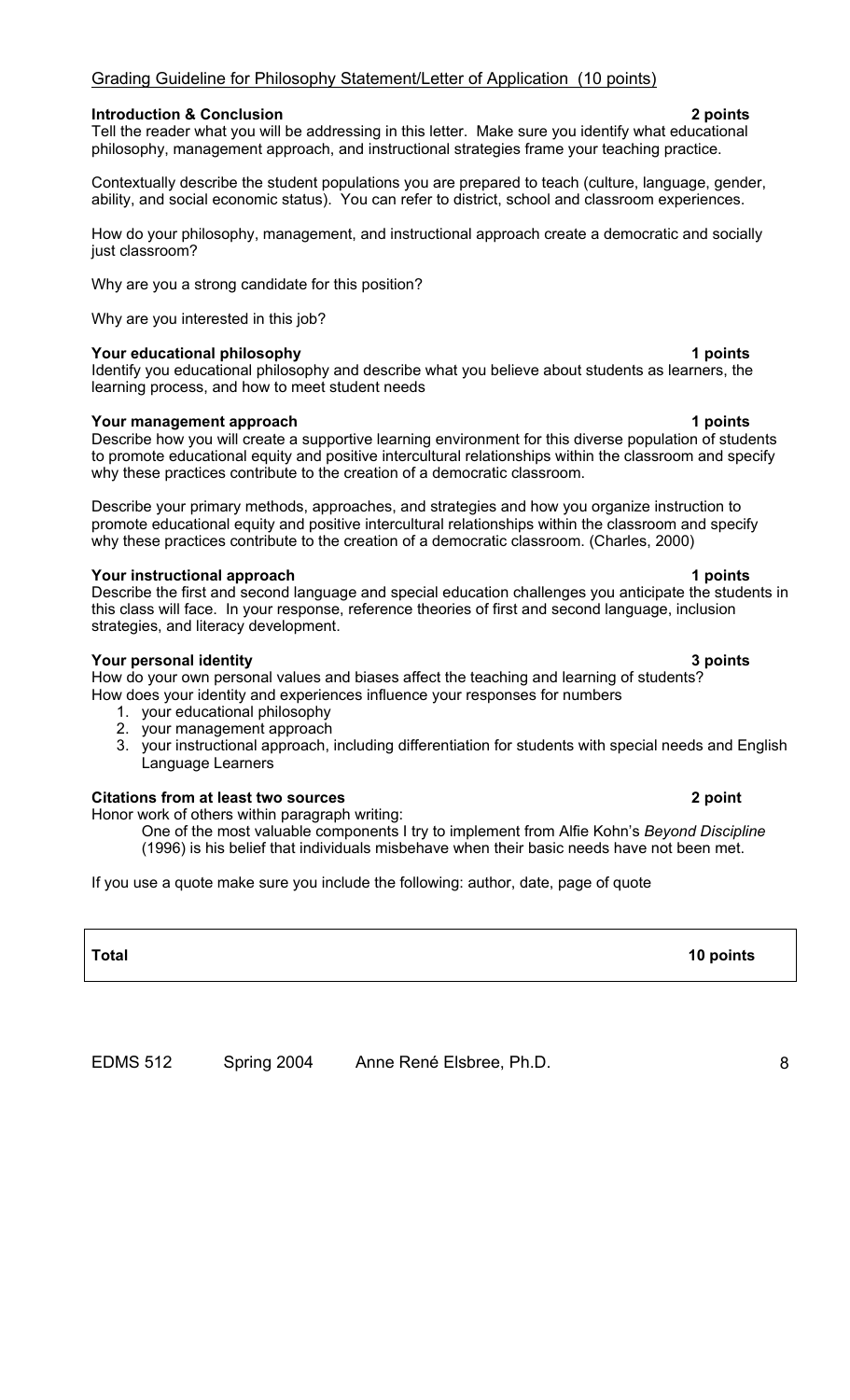#### Grading Guideline for Lesson Plan (10 points)

1. Bring in a lesson you are doing for another class on 2/2/04.

Make sure you use the CSUSM Lesson Format. Bring in any resources necessary for revising the lesson, i.e. text book, overheads, worksheet, rubric ... We will figure out how to make the lesson better, focusing on instructional strategies and assessment to meet the needs of all students. The revised lesson is due 2/9/04.

2. Identify what you need to considerations before the lesson (4 points) Facts about the learners and their context What information does the reader need to know to understand how this lesson will unfold?

ie. grade level, characteristics of the school or students, resources, etc. You are required to design a lesson for a class with at least three students with special needs and three English language learners at varying levels of language acquisition.

#### **Content**

 What are the goals, objectives, and standards you will address? What materials will you use?

#### Product/assessments

What types of assessment did you use to evaluate whether or not the students achieved the objectives of the unit? Why did you choose those assessments? How will you assess your own teaching of this lesson? Provide a rubric for communicating expectations to the students.

#### Management/discipline considerations

Identify preventative and reactive measures you will use for classroom management.

#### 3. Universal Access Page

Include Strategies & Assessment for all students that address differentiation for content, process, and product.

Instructional Strategies (3 points)

Make sure you have included how to meet a variety of learning styles, language, and academic abilities, and cultural perspectives. Note modifications for second language learners and students with special needs.

Assessment Strategies (3 points)

Make sure you have assessment plan for each stage of the learning process, with a description of how you will assess the learning as well as a clear criteria.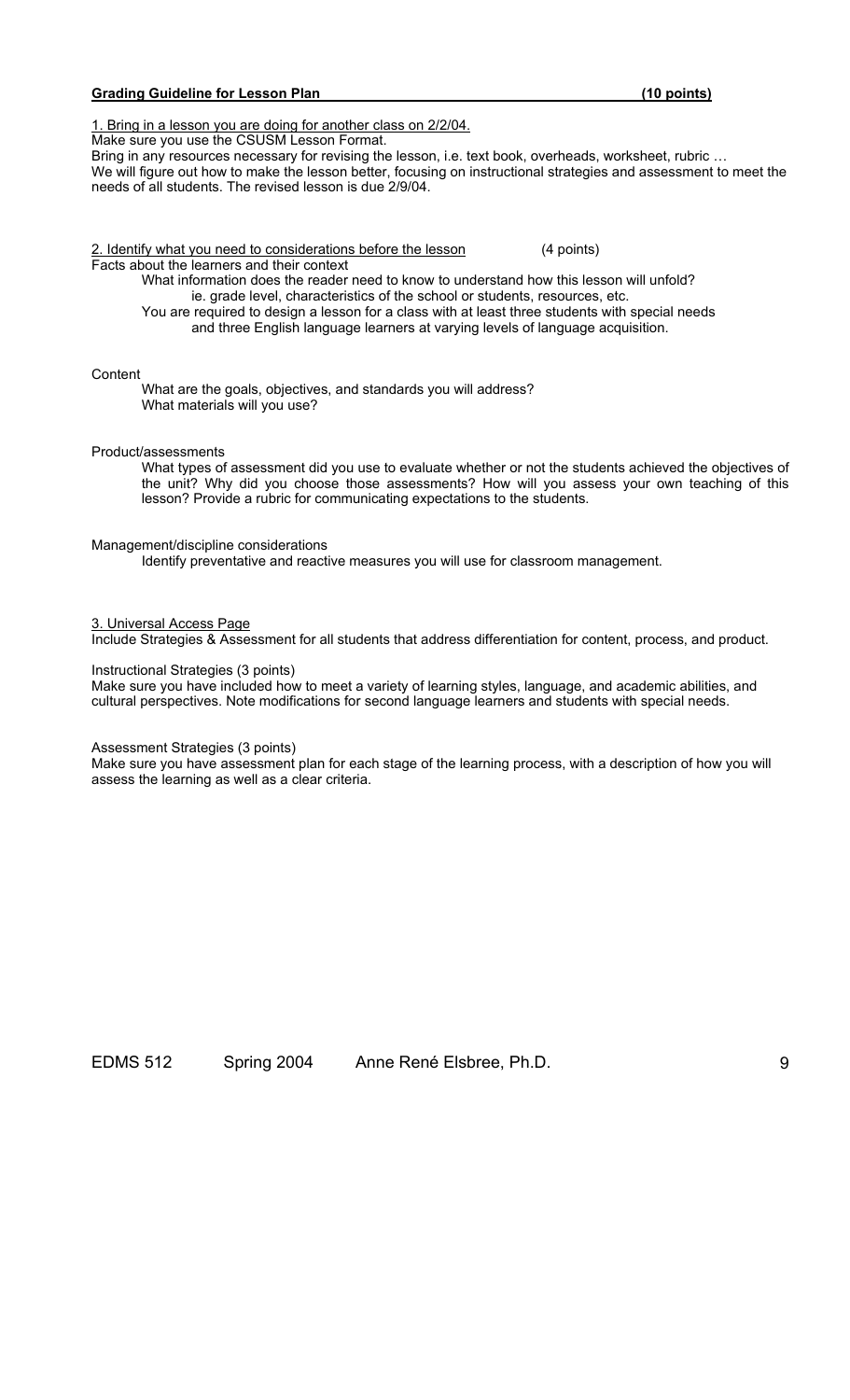**Learner Outcomes:** Knowledge and skill in conducting and participating in the Student Study Team general education pre-referral process

**Assessment:** Teacher candidates apply their knowledge of the SST processes for avoiding special education referral by participating in a simulation of an SST meeting regarding a child with a selected classroom challenge.

> Teacher candidates create an annotated bibliography of articles and Web sites that provide information about the student's challenge and strategies for supporting the student to be successful in the class

| Resource(s):                          | Title and necessary information:                                                                                                                                                                                                  |
|---------------------------------------|-----------------------------------------------------------------------------------------------------------------------------------------------------------------------------------------------------------------------------------|
| Textbook/pages                        | Choate, J.S. (2000) Successful inclusive teaching: Proven ways to<br>detect and correct special needs (3 <sup>rd</sup> ed.), pp 1-17. Boston: Allyn &<br>Bacon. (ISBN 0-205-30621-7)                                              |
|                                       | Chapter 16                                                                                                                                                                                                                        |
| Supplemental<br><b>Print Material</b> | SST Lecturette by Jacqueline Thousand, Professor, CSUSM.<br><b>College of Education</b>                                                                                                                                           |
| Video/segment                         | Video Segment # 1 "Promoting Success for All Students" The<br>Inclusion Series (1998) Weland Prods/KCET and Allyn & Bacon.<br>(ISBN 0-205-29111-2)                                                                                |
|                                       | Video Segment # 3 "Working Together - The Collaborative Process"<br>The Inclusion Series (1998) Weland Prods/KCET and Allyn & Bacon.<br>(ISBN 0-205-29111-2)                                                                      |
| Internet Site(s)                      | www.dssc.org/frc/frcl.htm<br>This Federal Resource Center for Special Education site provides<br>general information about and news pertaining to special education<br>as well as special technical assistance information.       |
|                                       | www.ed.gov/offices/OSERS/IDEA<br>This OSERS IDEA Home Page site provides a detailed explanation<br>of IDEA.                                                                                                                       |
|                                       | www.pitsco.com/pitsco/specialed.html<br>This Pitsco's Launch site to special education resources links you to<br>many useful special education and disability related sites.                                                      |
|                                       | www.hood.edu/seri/serihome.htm<br>This Special Education Resources on the Internet site is a collection of internet-<br>accessible information resources of interest to those involved in fields related to<br>special education. |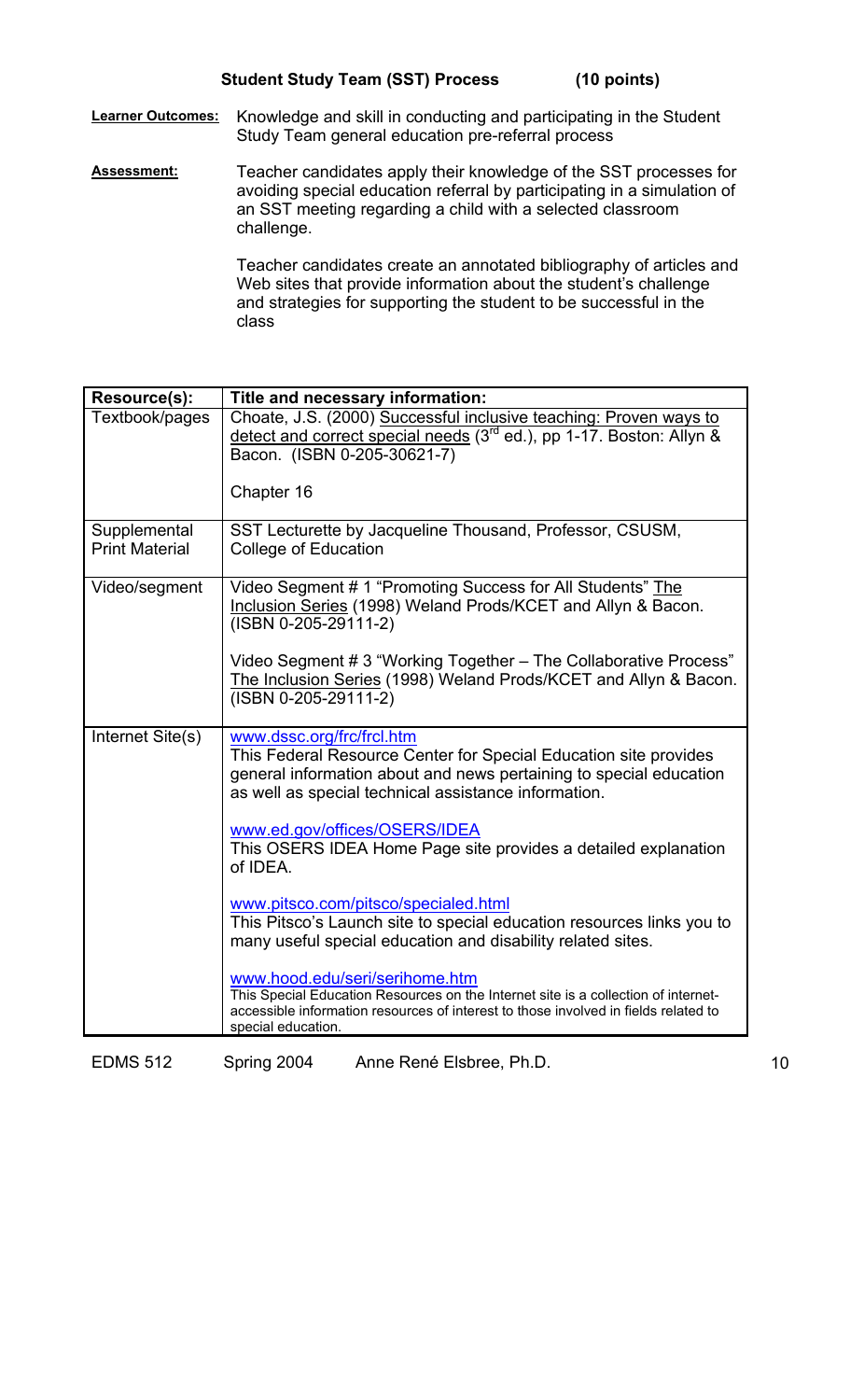#### **TASK AND GUIDELINES**

#### **Context**

The Student Study Team (SST) process is a general education function and general education teacher responsibility. It is a state-mandated prevention and intervention process and structure that must exist at every California school. The SST process is designed to address students' learning needs PRIOR to even thinking about referral for special education assessment. Some disabilities are more obvious and present themselves prior to school entry. Other high incident disabilities such as learning disabilities (e.g., language, mathematics, written expression) often develop in response to academic demands. Further, there are a great many children without disabilities who struggle in school because English is not their first language or because the instructional approaches used by their teachers do not match their learning styles (i.e., preferred areas of Multiple Intelligences). Most students respond positively when their classroom teachers seeks ideas and support from professional peers through the SST process.

## **Objectives**

The objectives of having you participate in a mock SST meeting are to give you the opportunity to:

- demonstrate effective use of the SST model
- demonstrate the various roles of the SST members
- examine support options for students based upon their unique individual characteristics
- demonstrate the use of prereferral strategies as the preferred response (over formal special education referral) to resolve problems
- clarify the initial procedures involved in identifying students for special education support

#### • **Preparation**

- Read the SST Lecturette and Chapter 16 of Choate.
- Visit the Web site
- Study the examples of the SST format provided in class
- Watch the video segments #1 and #3 of the Inclusion Series that models the SST process and the elements of effective collaborative teaming.

#### **Assignment Description**

Each class member will be assigned to an SST team of 5 members. Each member of the group will fulfill one of the following roles and the corresponding assigned tasks.

**Role Extra Task** PREVIOUS TEACHER SST SUMMARY SHEET PARENT THE RESERVE OF STREET BARRIER OF STREET AND THE PARENT DATA SHEET RESOURCE SPECIALIST FACILITATOR ADMINISTRATOR RECORDER

CURRENT TEACHER TEAM BINDER & COVERSHEET

The task of the team is to "create" a child and circumstance in that child's life that would lead up to a Student Study Team meeting. Following the reading of article related to the suspected disability or challenge experienced by the child, your team will plan and rehearse for an SST meeting that will be presented to the entire class.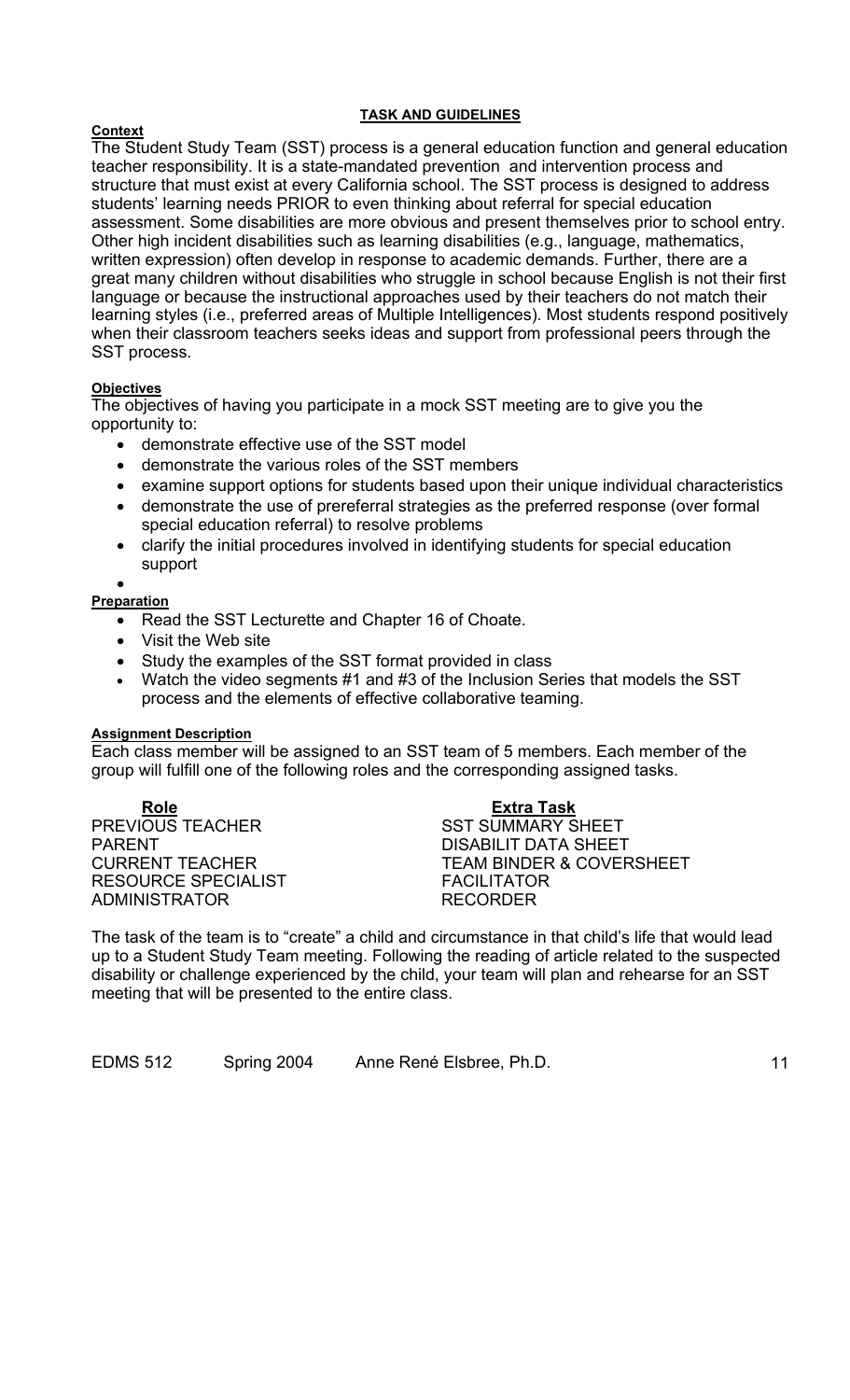This presentation will be a "process" evaluation presentation. This means that the team will receive additional instruction and feedback during the presentation, as needed. It is expected that by participating in and observing others performing a mock SST meeting that you will be better prepared to participate in them as a professional.

Your SST team will also create a binder that will be presented to the instructor at the time of the presentation. Included in the binder will be the following:

- Cover page with the SST title that suggests the student's area of difficulty or suspected disability along with the team members' names with assigned roles.
- Data page observed characteristics of the student's behavior and learning or behavioral challenges, how the child's characteristics affects school performance, and possible strategies for supporting the student.
- A copy of the SST Summary Sheet with each column filled out in items that will be covered in the of SST roleplay
- Five annotated bibliographies per team member of articles and web sites that provide information about the challenging student characteristic and strategies for supporting the student. Bind the bibliographies by team member, alphabetically ordering the clusters of five annotations by team members' last name's first letter. Each annotation is to include a starting paragraph the briefly summarizes the article. A second paragraph will summarize your reaction (e.g., interesting new information, conflicting perspectives, challenging point) to the article. Use APA format in referencing the article or web site.

As an example:

Kluth, P., Villa, R., & Thousand, J. (Dec. 2001/Jan 2002) 'Our school doesn't offer inclusion' and other legal blunders. Educational Leadership, 59 (4), 24 – 27.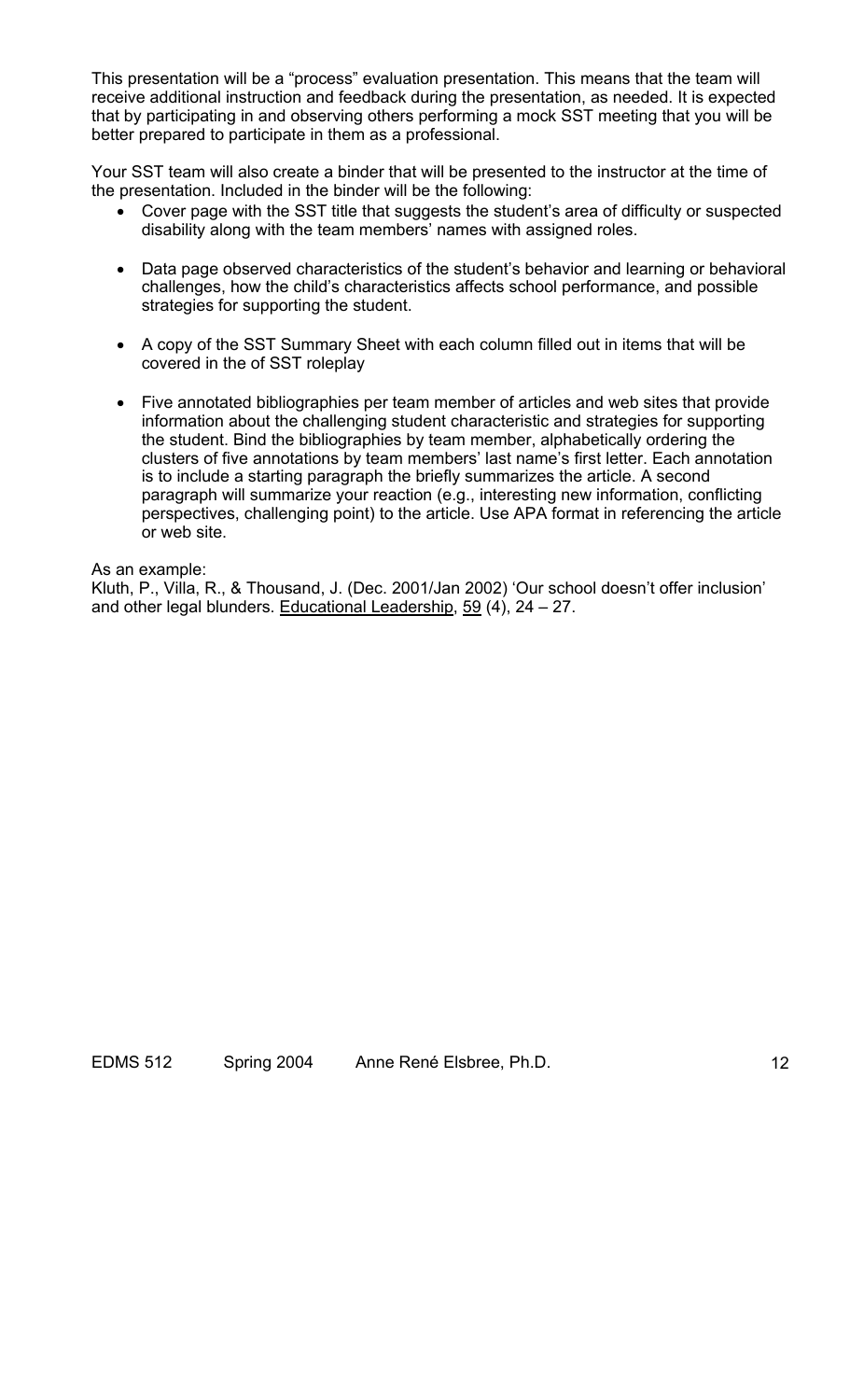## **Student Study Team (SST) Simulation Rubric**

| Element                                                                                                                         | <b>Developing</b><br>(0.2)                                                                         | <b>Meets Expectations</b><br>(0.35)                                                                                                                | <b>Exceeds Expectations</b><br>(0.5)                                                                                                                                                               | <b>Total</b> |
|---------------------------------------------------------------------------------------------------------------------------------|----------------------------------------------------------------------------------------------------|----------------------------------------------------------------------------------------------------------------------------------------------------|----------------------------------------------------------------------------------------------------------------------------------------------------------------------------------------------------|--------------|
| <b>Know School Families</b><br>(Student Data Sheet,<br><b>Intervention Plan and</b><br><b>Meeting Interactions)</b>             | No indication<br>that the<br>school took<br>the time to<br>know the<br>family and<br>their needs.  | Some of the needs of<br>the family were<br>understood, i.e. family<br>members, language,<br>literacy, family<br>dynamics.                          | There is a description of the<br>family (in Data Sheet) and the<br>family's needs are taken into<br>consideration in planning the<br>student's intervention plan.                                  |              |
| <b>Knows Student</b><br>(As Indicated on Student<br><b>Data Sheet, Intervention</b><br><b>Plan and Meeting</b><br>Interactions) | Some of the<br>student's<br>strengths.<br>needs,<br>language,<br>and culture<br>are<br>understood. | The student's<br>strengths, needs,<br>language, and culture<br>are understood and<br>addressed in plan.                                            | The student's strengths,<br>needs, language, and culture<br>are understood so well that the<br>team can incorporate the<br>child's life outside of school<br>into the plan.                        |              |
| Development of<br><b>Interventions</b>                                                                                          | The<br>intervention<br>plan is brief<br>and vague.                                                 | The intervention plan<br>demonstrates an<br>understanding of the<br>student's uniqueness<br>and addresses the<br>student's strengths<br>and needs. | The intervention plan<br>demonstrates an<br>understanding of student's<br>uniqueness and addresses the<br>student's strengths and needs<br>for cognitive, affective and<br>psychomotor objectives. |              |
| Implementation and<br><b>Monitoring Interventions</b>                                                                           | There is no<br>clear plan<br>how<br>interventions<br>will be<br>implemented<br>or monitored.       | There is a clear plan<br>for implementing and<br>monitoring<br>interventions.                                                                      | There is a clear plan for<br>implementing and monitoring<br>interventions. A plan is set to<br>communicate progress of<br>interventions to all school and<br>family members.                       |              |
| <b>Use of Resources</b>                                                                                                         | No resources<br>were<br>mentioned in<br>the<br>intervention<br>plan.                               | School resources were<br>identified in the<br>intervention plan.                                                                                   | School, community, and family<br>resources were considered<br>and identified in the<br>intervention plan.                                                                                          |              |
| <b>Continued</b><br>on next page                                                                                                |                                                                                                    |                                                                                                                                                    |                                                                                                                                                                                                    |              |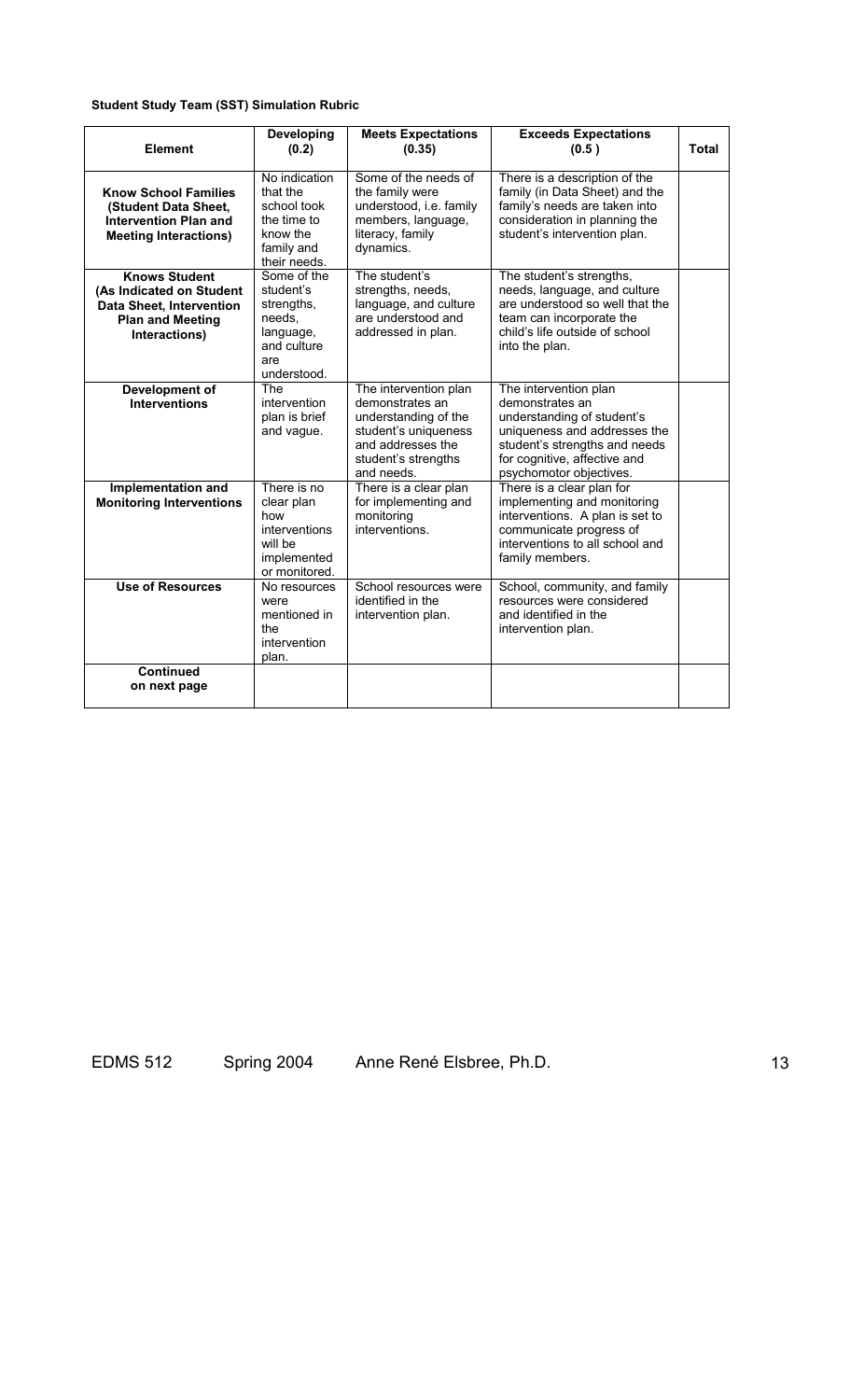|                                                                                                                                                                                                                                                                                           | Developing                                                                                                                                  | <b>Meets Expectations</b>                                                                                                                                                                                                         | <b>Exceeds Expectations</b>                                                                                                                                                                                                                                                |              |
|-------------------------------------------------------------------------------------------------------------------------------------------------------------------------------------------------------------------------------------------------------------------------------------------|---------------------------------------------------------------------------------------------------------------------------------------------|-----------------------------------------------------------------------------------------------------------------------------------------------------------------------------------------------------------------------------------|----------------------------------------------------------------------------------------------------------------------------------------------------------------------------------------------------------------------------------------------------------------------------|--------------|
| <b>Element</b>                                                                                                                                                                                                                                                                            | (0.2)                                                                                                                                       | (0.35)                                                                                                                                                                                                                            | (0.5)                                                                                                                                                                                                                                                                      | <b>Total</b> |
| <b>Role Representations</b>                                                                                                                                                                                                                                                               | Minimum of 5<br>SST roles<br>were<br>represented.                                                                                           | More than 5 SST<br>roles were<br>represented and<br>modeled the<br>responsibilities of<br>each member.                                                                                                                            | More than 5 SST roles were<br>represented with a detailed<br>description of each member in<br>SST Binder addressing<br>relationship w/ student, unique<br>talents, background, interests,<br>and experiences that make this<br>individual an invaluable member<br>of team. |              |
| <b>Facilitation</b>                                                                                                                                                                                                                                                                       | Facilitator<br>keeps team<br>focused on<br>student's<br>needs and<br>developing<br>and<br>intervention<br>plan.                             | & facilitator is<br>accountable for time,<br>encourages input<br>from all members,<br>and diffuses<br>emotionally charged<br>statements, making<br>corrections non-<br>defensively.                                               | & facilitator goes above and<br>beyond to help team find<br>win/win solutions.                                                                                                                                                                                             |              |
| <b>Recording</b>                                                                                                                                                                                                                                                                          | The recorder<br>listens<br>carefully for<br>key words<br>and ideas,<br>organizes and<br>records input<br>into<br>appropriate<br>categories. | & a visual aid is<br>created for<br>participants to see<br>key issues for student<br>and the proposed<br>interventions. A seat<br>recorder transfers the<br>visual model to<br>regular- sized paper<br>as a record of<br>meeting. | & the seat recorder clarifies<br>information documented on<br>regular-sized paper and how it<br>represents the visual aid and<br>what was discussed at the<br>meeting.                                                                                                     |              |
| <b>Follow SST Steps</b><br>(Student Summary Sheet<br>& Meeting Interactions)<br>1. Pre-SST intervention<br>2. SST referral<br>3. Family invited & meeting<br>arranged<br>4. Team meets and follow<br>up date set<br>5. Interventions<br>implemented and monitored<br>6. Follow up meeting | 75 % of SST<br>Summary<br>Sheet<br>completed &<br>5 or less<br>SST steps<br>implemented.                                                    | 90% of SST<br><b>Summary Sheet</b><br>completed & all 6<br>steps implemented.                                                                                                                                                     | 100% of SST Summary Sheet<br>completed & all 6 steps<br>implemented.                                                                                                                                                                                                       |              |
| <b>SST Binder</b><br>1. SST Summary Sheet<br>2. Student Data Sheet<br>3. Binder<br>4. Cover Sheet<br>5. Annotated bibliographies<br>for each team member                                                                                                                                  | Completes 4<br>or less.                                                                                                                     | Completes all 5.                                                                                                                                                                                                                  | Completes all 5 with detail &<br>professionalism.                                                                                                                                                                                                                          |              |
| <b>Total</b>                                                                                                                                                                                                                                                                              |                                                                                                                                             |                                                                                                                                                                                                                                   |                                                                                                                                                                                                                                                                            | 5            |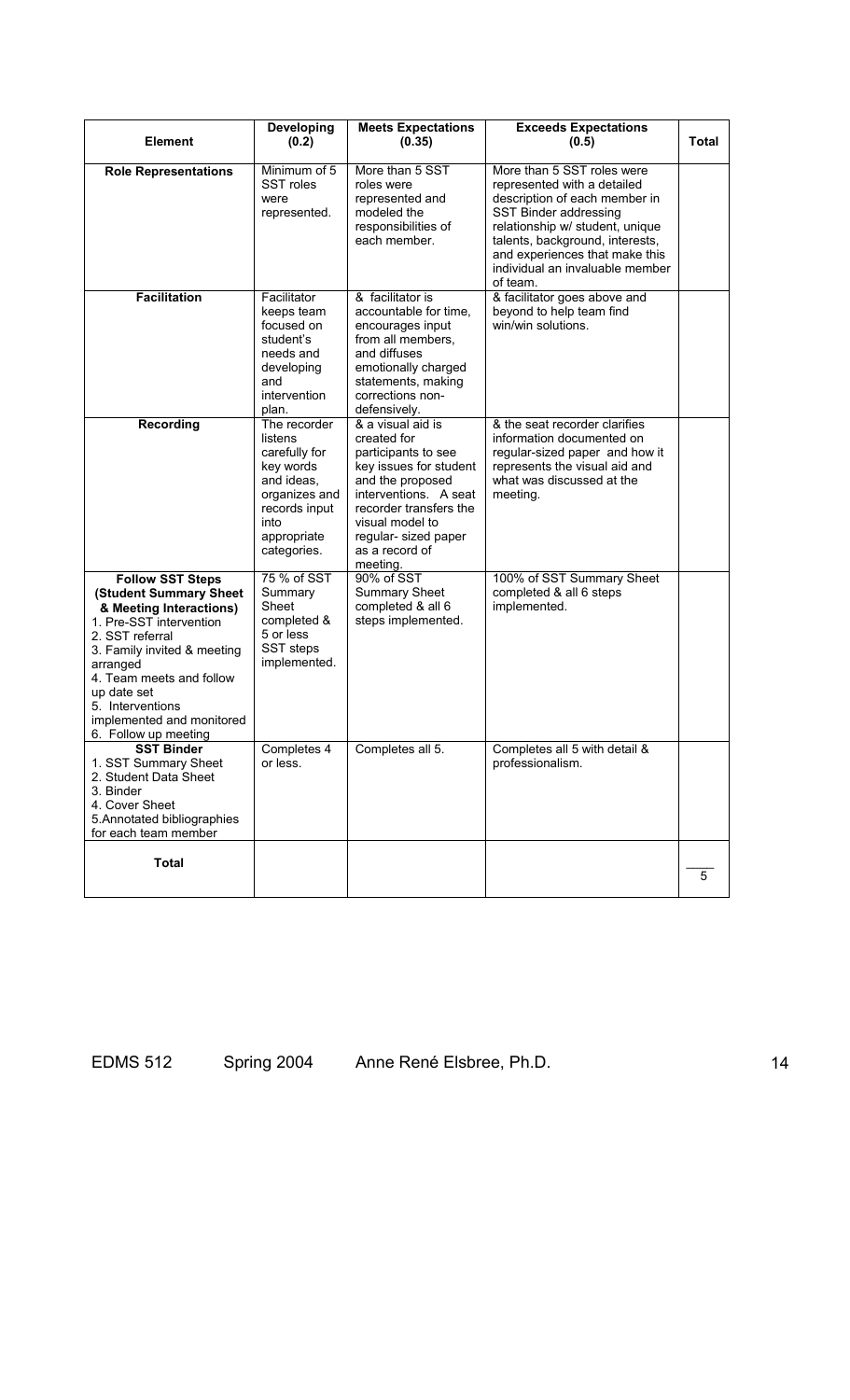## **The Teacher's Role in Special Education – The IEP Process**

| <b>Learner Outcomes:</b> | Knowledge of nondiscriminatory assessment, processes for making<br>a child eligible for special education, and the teacher's role in<br>developing IEPs                                                                                                                                                                    |
|--------------------------|----------------------------------------------------------------------------------------------------------------------------------------------------------------------------------------------------------------------------------------------------------------------------------------------------------------------------|
| <b>Assessment:</b>       | Students apply their knowledge of<br>nondiscriminatory assessment, processes for<br>making a child eligible for special education, and<br>the teacher's role in developing IEP by                                                                                                                                          |
|                          | 1) creating their own "Best Practices in the IEP Process<br>Checklist" and use the checklist to assess the IEP process<br>employed in the student's school;<br>2) creating a resource list of the special education and related<br>services personnel in the school and in the school district upon<br>whom they can call. |
|                          | 3) Evaluating the assessment process in their school relative to<br>assessment team member responsibilities, identifying learnings<br>about the school's assessment processes and suggestions for<br>improvement, if appropriate.                                                                                          |
|                          | 4) Evaluating an IEP meeting in terms of team communication,<br>creative problem solving, and family centeredness.                                                                                                                                                                                                         |

| Resource(s):                          | Title and necessary information:                                                                                                                                                                                            |    |
|---------------------------------------|-----------------------------------------------------------------------------------------------------------------------------------------------------------------------------------------------------------------------------|----|
| Textbook/pages                        | Gable, R.A. and Hendrickson, J.M. (2000). Teaching all the<br>students: A mandate for educators. In J.S. Choate (Ed.) Successful                                                                                            |    |
|                                       | inclusive teaching: Proven ways to detect and correct special needs                                                                                                                                                         |    |
|                                       | $(3rd$ ed.), pp 1-17. Boston: Allyn & Bacon. (ISBN 0-205-30621-7)                                                                                                                                                           |    |
|                                       | Chapter 1                                                                                                                                                                                                                   |    |
| Supplemental<br><b>Print Material</b> | Lecturette by Jacqueline Thousand, Professor, CSUSM, College of<br>Education                                                                                                                                                |    |
| Video/segment                         | Video Segment # 2 "Working Together: The IEP The Inclusion<br>Series (1998) Weland Prods/KCET and Allyn & Bacon. (ISBN 0-<br>205-29111-2)                                                                                   |    |
| Internet Site(s)                      | www.dssc.org/frc/frcl.htm<br>This Federal Resource Center for Special Education site provides<br>general information about and news pertaining to special education<br>as well as special technical assistance information. |    |
|                                       | www.ed.gov/offices/OSERS/IDEA<br>This OSERS IDEA Home Page site provides a detailed explanation<br>of IDEA.                                                                                                                 |    |
|                                       | www.pitsco.com/pitsco/specialed.html<br>This Pitsco's Launch site to special education resources links you to                                                                                                               |    |
| <b>EDMS 512</b>                       | Spring 2004<br>Anne René Elsbree, Ph.D.                                                                                                                                                                                     | 15 |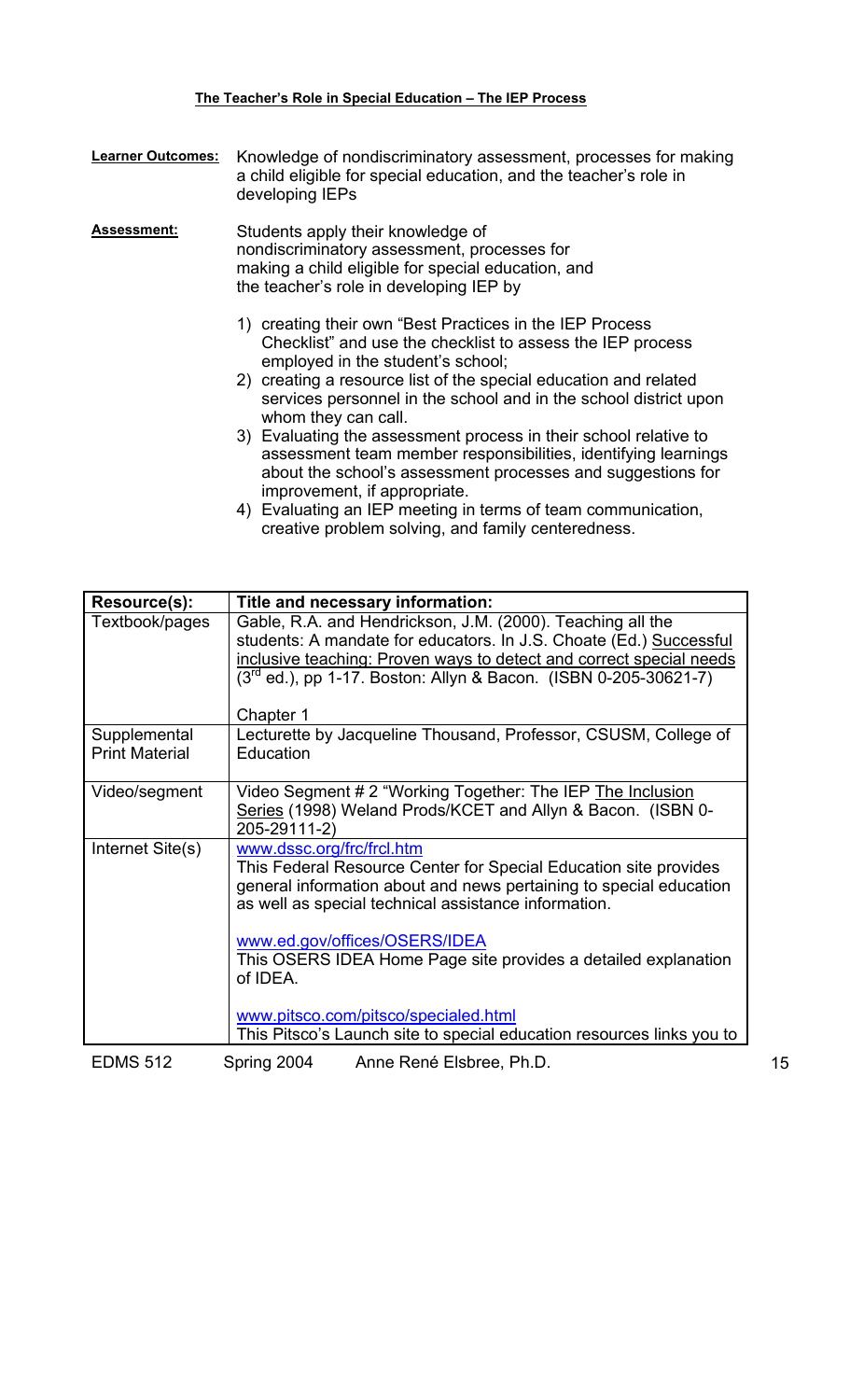| many useful special education and disability related sites.                                                                                                                                                                      |
|----------------------------------------------------------------------------------------------------------------------------------------------------------------------------------------------------------------------------------|
| www.hood.edu/seri/serihome.htm<br>This Special Education Resources on the Internet site is a collection<br>of internet-accessible information resources of interest to those<br>involved in fields related to special education. |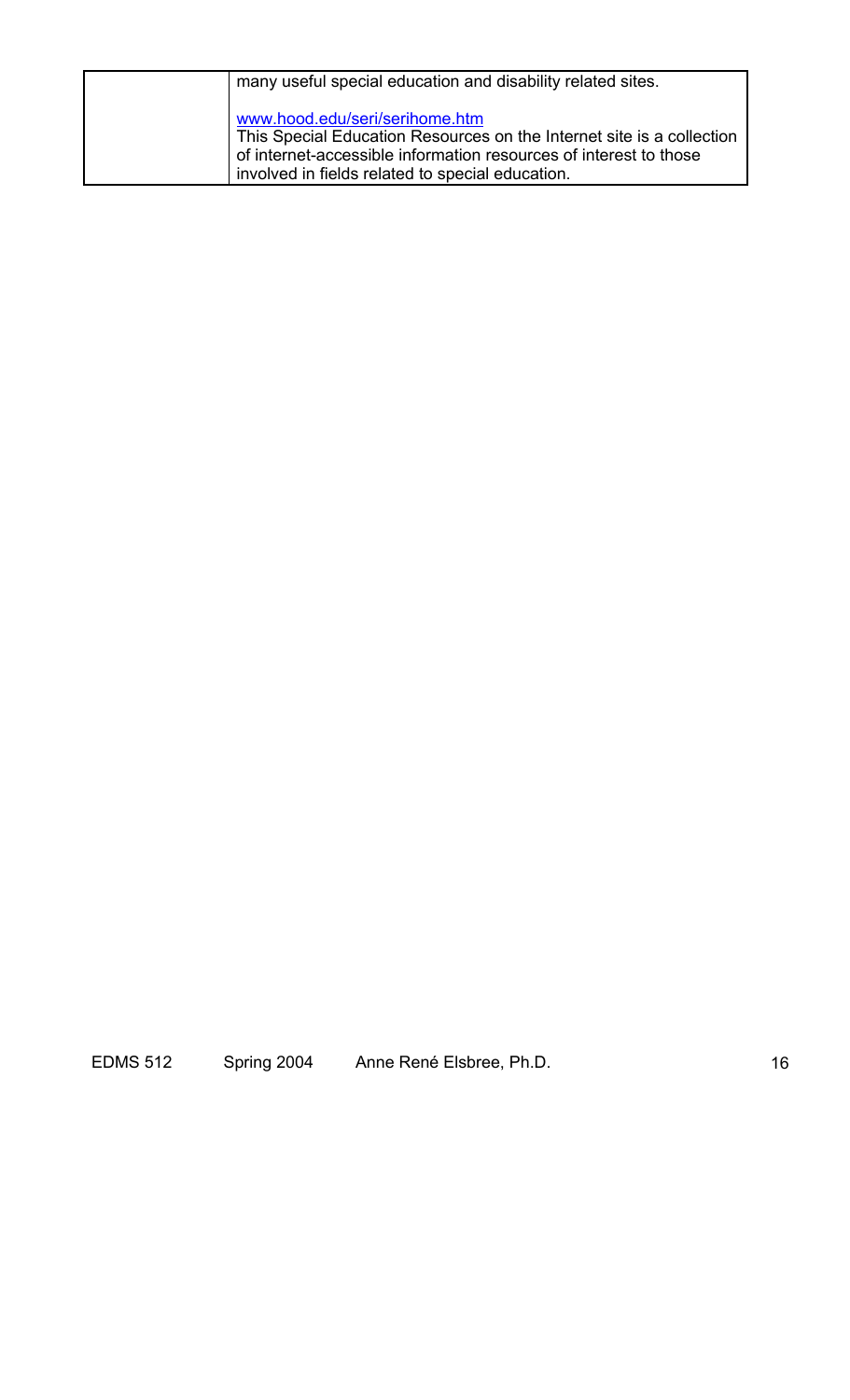#### **TASK and GUIDELINES**

As a classroom teacher, you will have students with identified disabilities in your classroom. You will be asked to be part of the process for identifying the needed supports to ensure students' success; and you may be the first one to refer a student for study by the Student Study Team, in an effort to meet the student's needs without a special education referral. There will be occasions when the problem solving that occurs through the SST process will not yield the kind of success that satisfies you, the SST members, the family of the student, or the student. In those cases, you will be involved in the special education assessment and program development process. The purpose of the following lecturette, the video, and the activities that follow the reading of the lecturette and the viewing of the video is to make you comfortable with the special education assessment and Individual Education Program (IEP) development process for a student. You are an absolutely critical person in the educational life of students who do become eligible for special education for you are their access to the general education curriculum and their lifeline to the mainstream of educational and social life in school.

The Education Law and Diversity activities in which you engaged in your EDUC 350 class (for those of you who attended CSUSM briefly introduced you to legislation (i.e., IDEA) and court cases as well as critical components of effective special education support. Feel free to go back and examine the legal aspects that are the foundation of the special education process. The Student Study Team activities in which you engage as part of your Teaching and Learning course illustrates the first steps of the special education process; that is, the demonstration that accommodations and modifications been tried PRIOR to considering referral for special education assessment. The focus of this lecturette is on how educators implement two fundamental principles of the federal law, the Individuals with Disabilities Act (IDEA), namely, 1) nondiscriminatory evaluation and 2) appropriate education.

You will be using all of the information in the lecturette to assess eligibility and IEP development practices at your school site. As you read the following, create a personal list of "Best Practices in Assessment and IEP Development."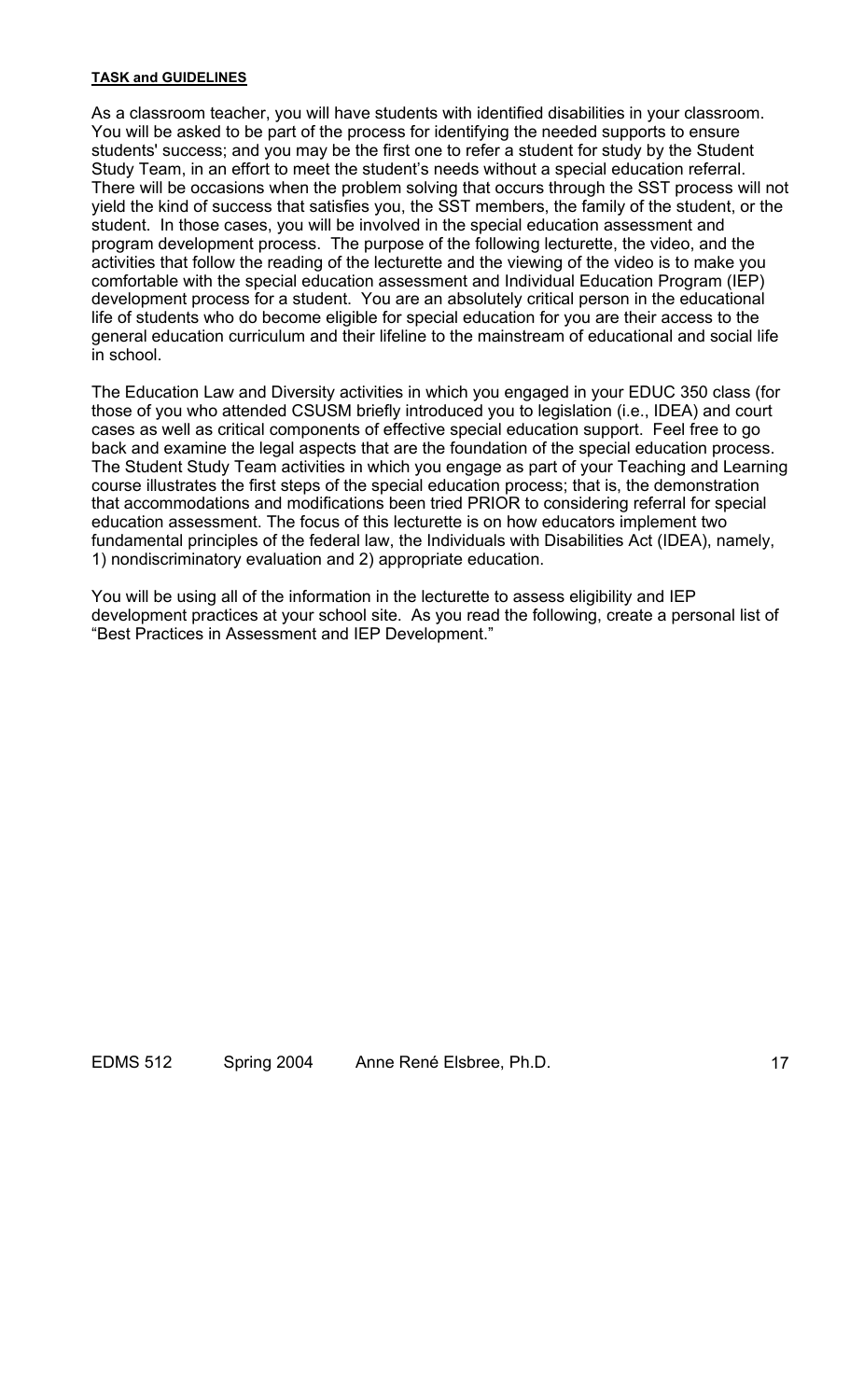# **Individual Education Plan Assignment Rubric**

| Element                                                                                                                           | <b>Needs</b><br>Development                                                                                               | <b>Meets</b><br>Expectations                                                                                          | <b>Exceeds</b><br>Expectations                                                                                                       | <b>Total</b> |
|-----------------------------------------------------------------------------------------------------------------------------------|---------------------------------------------------------------------------------------------------------------------------|-----------------------------------------------------------------------------------------------------------------------|--------------------------------------------------------------------------------------------------------------------------------------|--------------|
| <b>Best Practices in</b><br>the IEP Checklist                                                                                     | Identify 1-3 best<br>practices in IEP.<br>(0.1)                                                                           | Identify 4-7 best<br>practices in IEP.<br>(0.25)                                                                      | Identify 8 or more<br>best practices in<br>IEP.<br>(0.5)                                                                             |              |
| <b>Create Resources</b><br><b>List of Special</b><br><b>Education</b> and<br><b>Related Service</b><br>Personnel.                 | Identify names of<br>some of the<br>personnel and their<br>roles.<br>(0.5)                                                | Identify names of<br>all personnel, their<br>roles and<br>responsibilities,<br>and one way to<br>contact them.<br>(1) | Identify names of<br>all personnel, their<br>roles and<br>responsibilities,<br>and more than one<br>way to contact<br>them.<br>(1.5) |              |
| Evaluate<br>Assessment<br><b>Process:</b><br>breadth,<br>administration,<br>timing, family<br>notification, and<br>interpretation | Address 1-3 areas<br>of the assessment.<br>(0.5)                                                                          | Address all areas<br>with detail except<br>interpretation.<br>(1)                                                     | Address all 5 areas<br>of evaluation with<br>detail.<br>(1.5)                                                                        |              |
| <b>Evaluate IEP</b><br>Meeting with<br><b>Best Practice</b><br>Checklist                                                          | Address 1-2 of the<br>following areas:<br>communication,<br>creative problem<br>solving, and family<br>centered.<br>(0.5) | Address<br>communication,<br>creative problem<br>solving, and<br>family centered.<br>(1)                              | Address with<br>detail<br>communication,<br>creative problem<br>solving, and family<br>centered.<br>(1.5)                            |              |
| <b>Total</b>                                                                                                                      |                                                                                                                           |                                                                                                                       |                                                                                                                                      | 5            |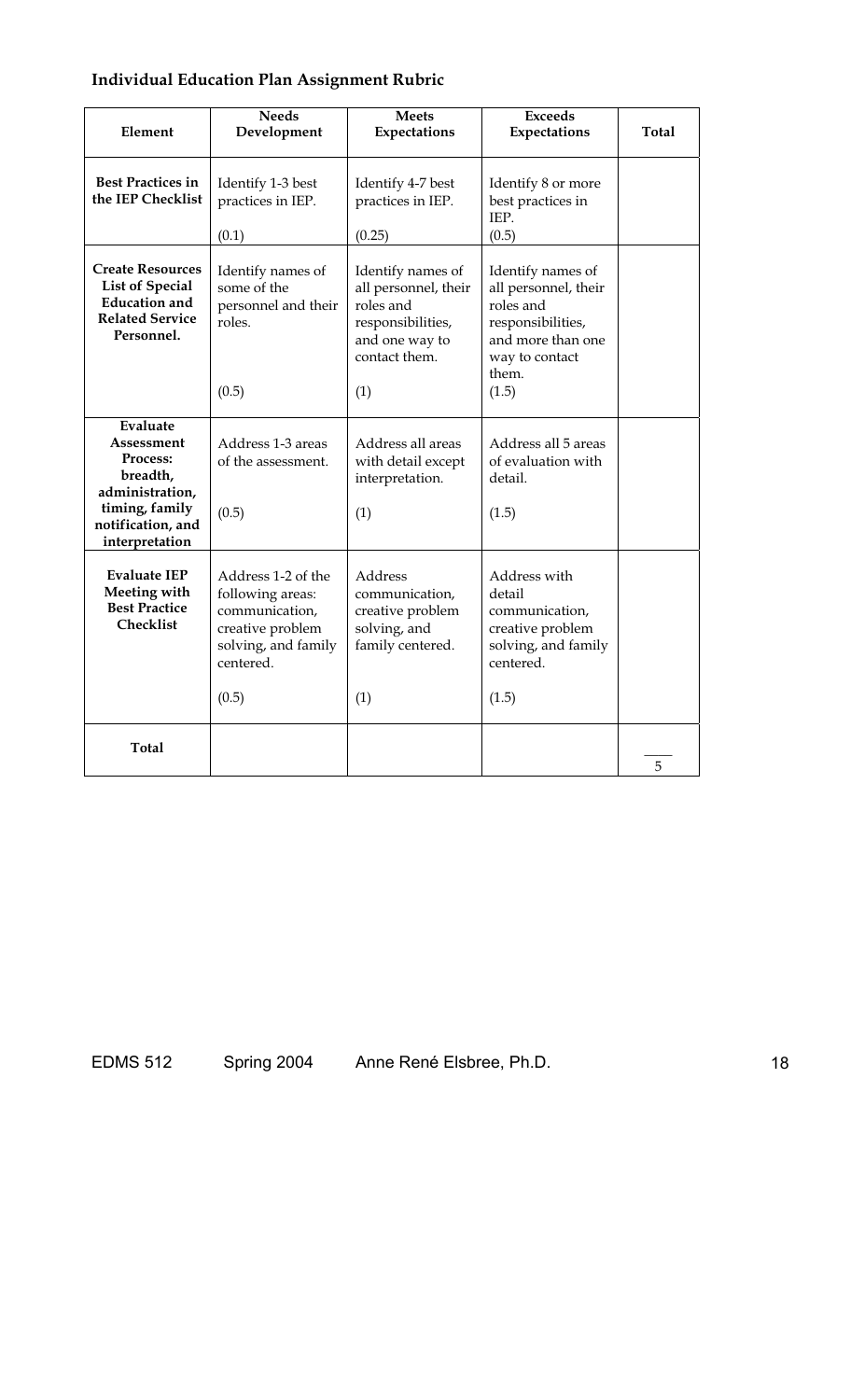- **Learner Outcomes:** Knowledge of different student needs, based on 13 categories under IDEA, populations served under Voc Rehab 504, and other difference that warrant universal design.
- Assessment: Students apply their knowledge of modifications for students based on their different needs by creating an strategy matrix identify different learning profiles and strategies to accommodate those differences. See rubric for more details.

| Resource(s):     | Title and necessary information:                                                                                                     |  |  |  |  |
|------------------|--------------------------------------------------------------------------------------------------------------------------------------|--|--|--|--|
| Textbook/pages   | Tomlinson, Carol Ann. (1999). The Differentiated Classroom:                                                                          |  |  |  |  |
|                  | Responding to the needs of all learners. Alexandria, VA:<br>Association for Supervision and Curriculum Development.<br>ISBN#         |  |  |  |  |
|                  | 0-87120-342-1 Available as an e-book online.                                                                                         |  |  |  |  |
|                  |                                                                                                                                      |  |  |  |  |
|                  | Pierangelo, Roger, & mGiuliani, George A. (2001). What Every                                                                         |  |  |  |  |
|                  | <b>Teacher Should Know about Students with Special Needs:</b>                                                                        |  |  |  |  |
|                  | Promoting Success in the classroom. Champaign, IL: Research                                                                          |  |  |  |  |
|                  | press.                                                                                                                               |  |  |  |  |
|                  | Choate, J. S. (2000) Successful inclusive teaching (3 <sup>rd</sup> ed.)                                                             |  |  |  |  |
|                  | Needham, MA: Allyn & Bacon.                                                                                                          |  |  |  |  |
| Internet Site(s) | www.dssc.org/frc/frcl.htm                                                                                                            |  |  |  |  |
|                  | This Federal Resource Center for Special Education site provides                                                                     |  |  |  |  |
|                  | general information about and news pertaining to special education                                                                   |  |  |  |  |
|                  | as well as special technical assistance information.                                                                                 |  |  |  |  |
|                  | www.ed.gov/offices/OSERS/IDEA                                                                                                        |  |  |  |  |
|                  | This OSERS IDEA Home Page site provides a detailed explanation                                                                       |  |  |  |  |
|                  | of IDEA.                                                                                                                             |  |  |  |  |
|                  |                                                                                                                                      |  |  |  |  |
|                  | www.pitsco.com/pitsco/specialed.html                                                                                                 |  |  |  |  |
|                  | This Pitsco's Launch site to special education resources links you to<br>many useful special education and disability related sites. |  |  |  |  |
|                  |                                                                                                                                      |  |  |  |  |
|                  | www.hood.edu/seri/serihome.htm                                                                                                       |  |  |  |  |
|                  | This Special Education Resources on the Internet site is a collection                                                                |  |  |  |  |
|                  | of internet-accessible information resources of interest to those                                                                    |  |  |  |  |
|                  | involved in fields related to special education.                                                                                     |  |  |  |  |